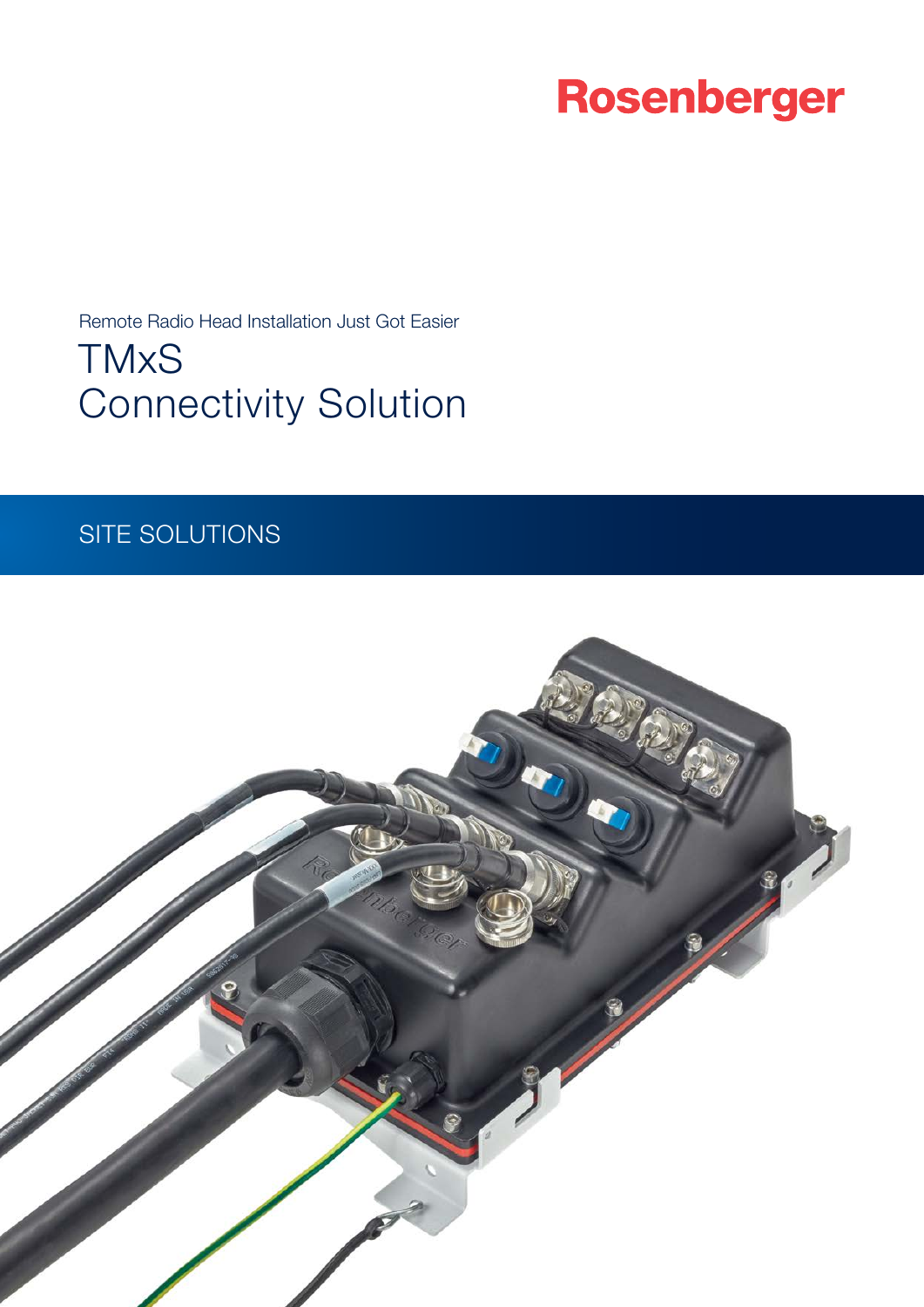

### Introducing the TMxS

## Flexible 'Plug & Play' Design

The Rosenberger Tower Mounted System, TMxS, ensures an easy and efficient on-site FTTA/PTTA connectivity installation. With its flexible and adaptable 'Plug & Play' design the TMxS provides a cost-effective solution meeting current and future demands. The neutral points of interface ensure future compatibility with new hardware as they continue to evolve.

Pre-assembled fiber (TMFS), power (TMPS) or hybrid (TMHS) options enable efficient and reliable installation. Various neutral connectors for fiber and power are available making customerspecific configurations very straight-forward.

### TMxS Advantages

Plug & Play

deal for new installations and upgrades Pre-assembled fiber, power and hybrid options Flexible and adaptable for specific configurations Single cable run for efficient installation Robust and compact housing **C** Low wind resistance

**C** Future-proof

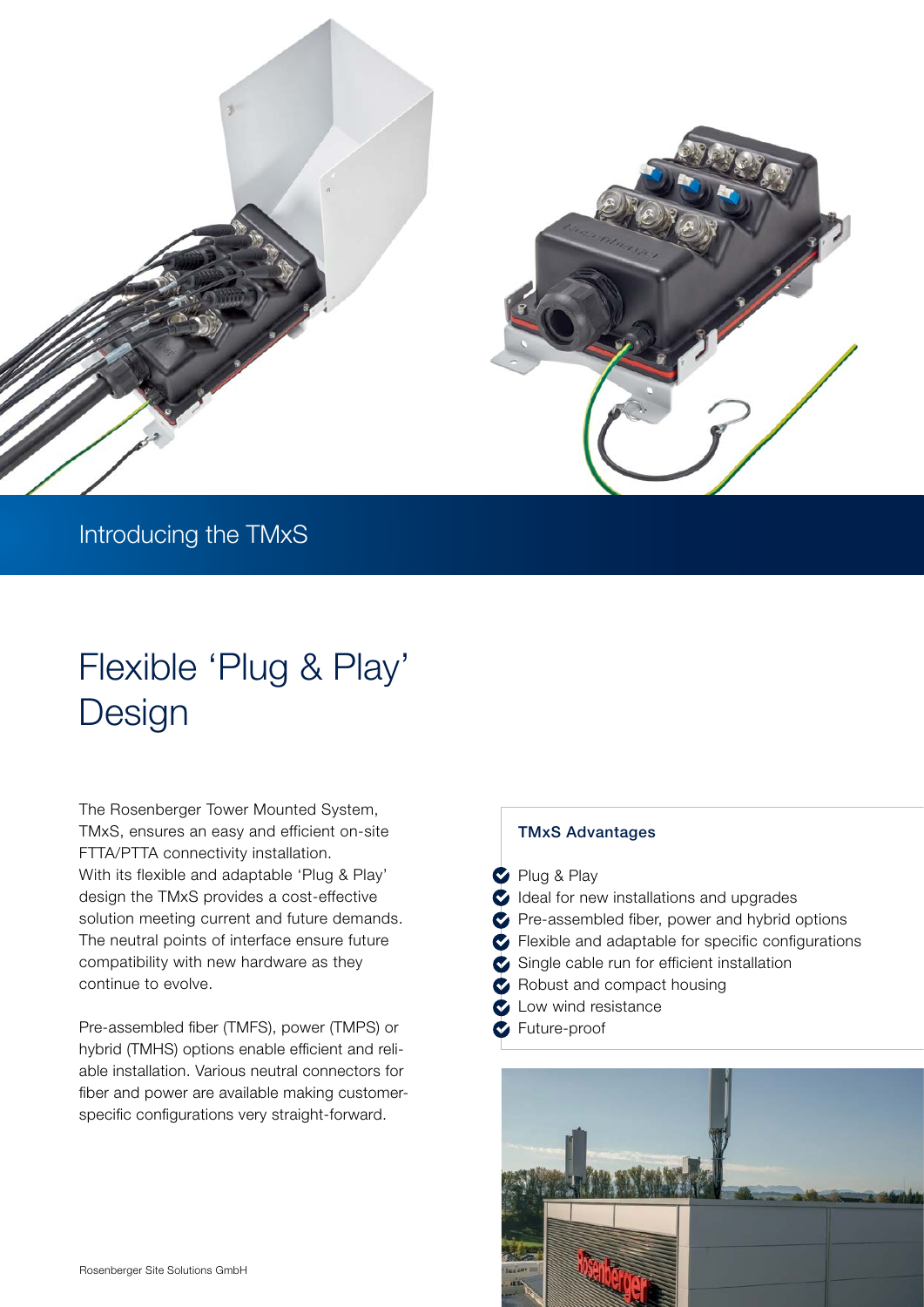

### Make the TMxS Connection

## Fully Adaptable to Customer Requirements

With its compact design, robust housing, metal cover and easily accessible connections, the TMxS provides reliable RRH connectivity – Plug & Play! Jumper cables (fiber optic and power) are connected to the external connectors on the TMxS. This provides a reliable connection to the RRHs, and ensures easy and quick future upgrades on site. Simply plug in the required jumper cables with no additional main tower work necessary.

The TMxS can be fully customized according to specific requirements

- Power box, only
- Fiber box, only
- § Hybrid box (power + fiber)

### The basic box form is available with 2, 3, 4 and 6 levels of interface for connection:

- Designed for different IP 67-rated connectors: - Optical connectors: RDC, RQC, LC, MTP
	-
	- Power connectors: 60 VDC / 230 VAC
- Dimensions (H x W x D):  $510 \times 150 \times 92$  mm (for 6-stage box)
- Operational temperature: -40  $^{\circ}$ C ~ +75  $^{\circ}$ C
- § UV protected
- RoHS compliant

#### Ready to roll

For speedy installation and to avoid potential damage, the TMxS is supplied pre-attached to the cable drum ready to roll box first, or where required, with cable end first.